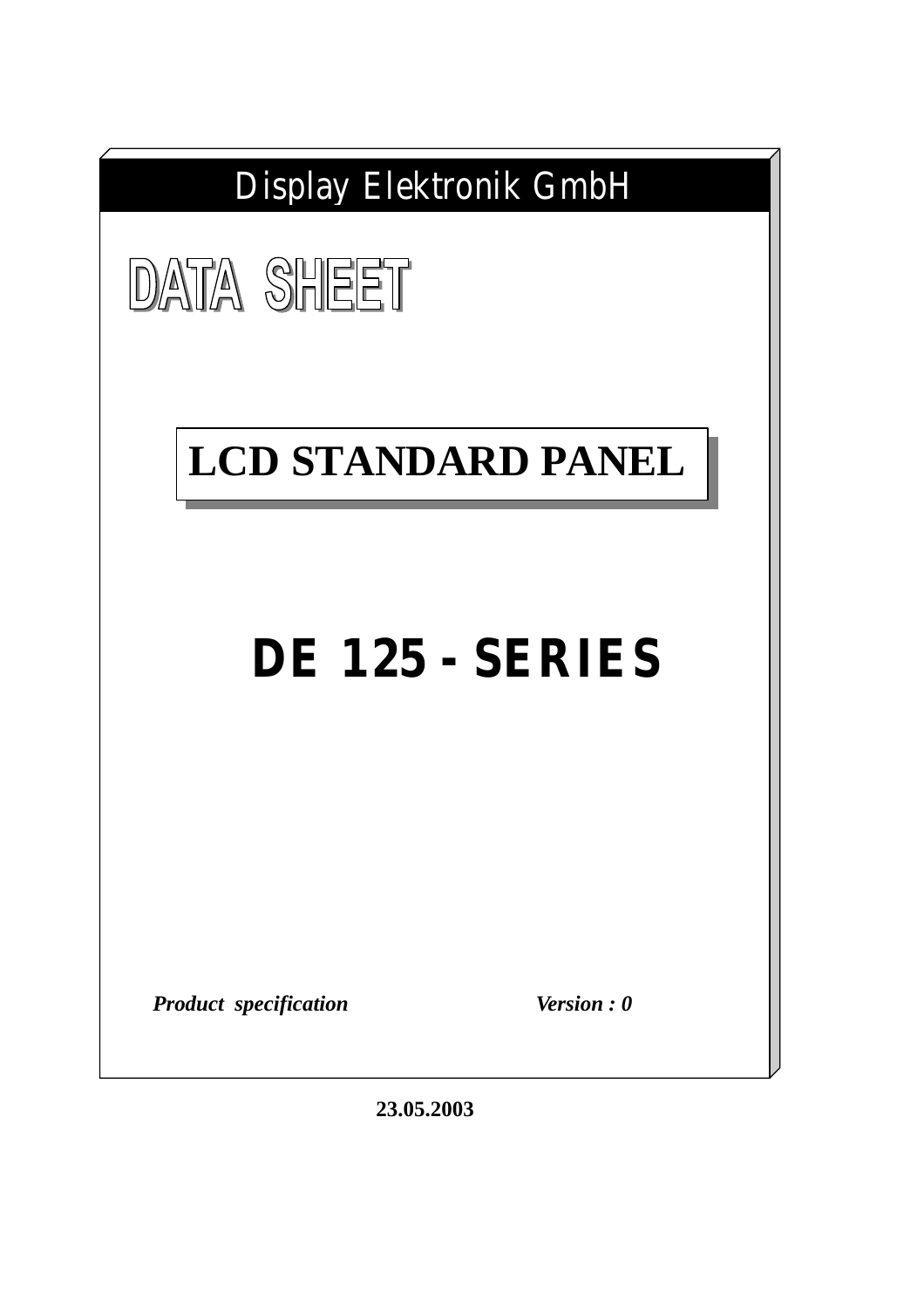# GENERAL SPECIFICATION

# MODULE NO. :

# DE 125 - SERIES

CUSTOMER P/N

| <b>VERSION NO.</b> | <b>CHANGE DESCRIPTION</b> | <b>DATE</b> |
|--------------------|---------------------------|-------------|
| $\Omega$           | ORIGINAL VERSION          | 2001/12/06  |
|                    |                           |             |
|                    |                           |             |
|                    |                           |             |
|                    |                           |             |
|                    |                           |             |
|                    |                           |             |
|                    |                           |             |
|                    |                           |             |
|                    |                           |             |
|                    |                           |             |

PREPARED BY: MHO DATE: 12.12.2001 APPROVED BY: MH DATE: 14.04.2003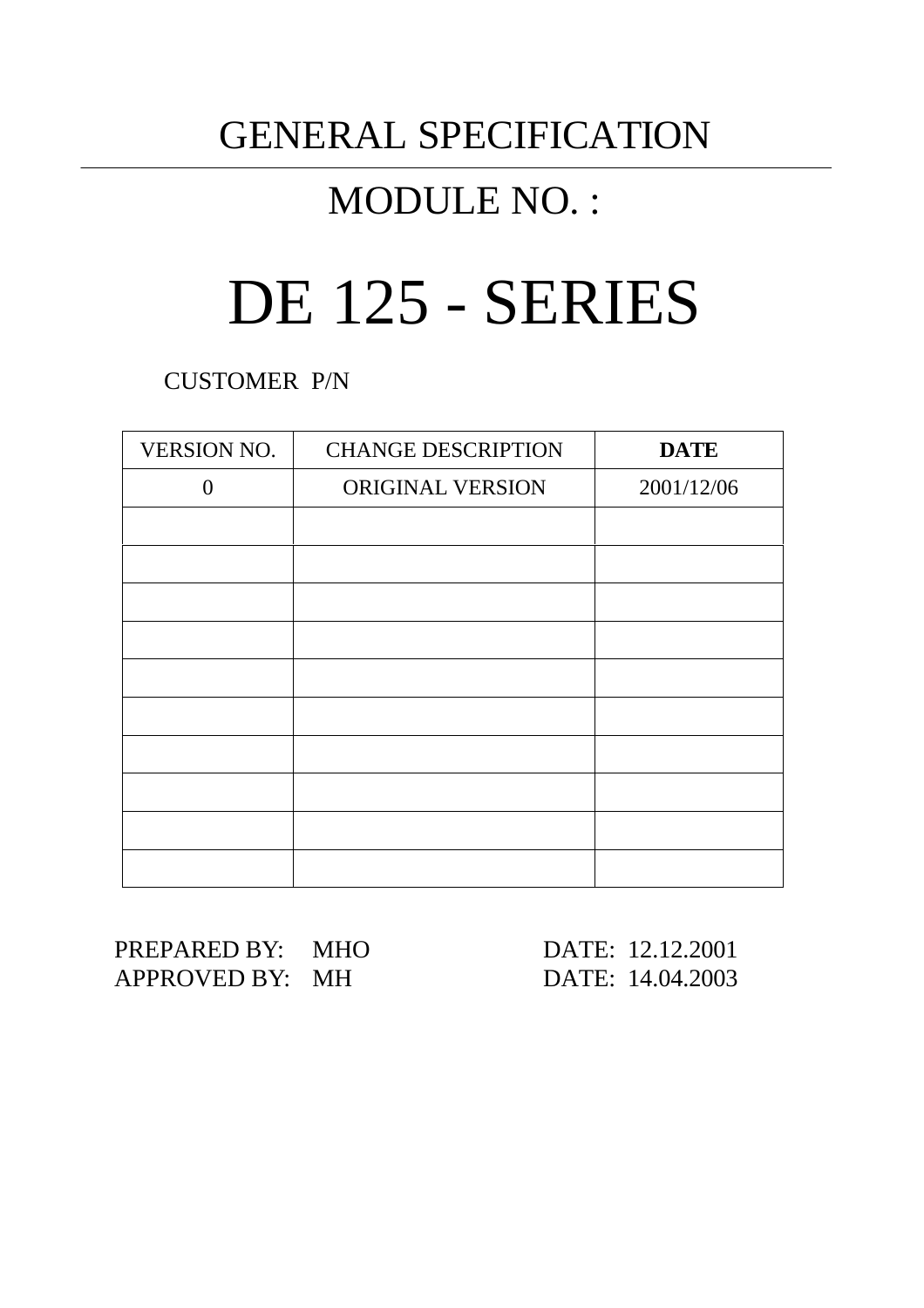**College** 

# **CONTENTS**

| 10. SOLDER CONDITIONS FOR LCD WITH FIXED PINS------------------------------ 5 |  |
|-------------------------------------------------------------------------------|--|
|                                                                               |  |
|                                                                               |  |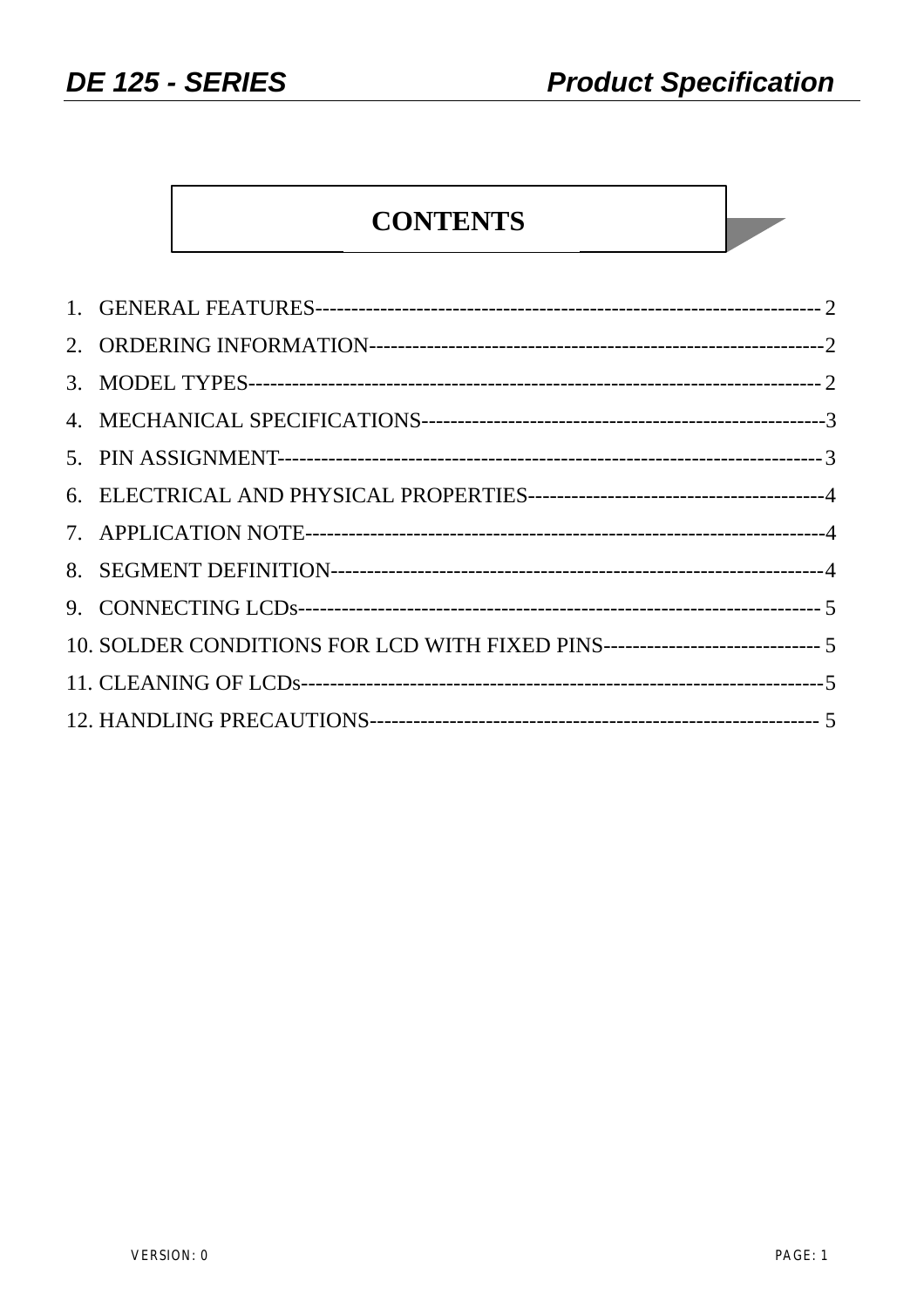# **1. GENERAL FEATURES**

**Display Elektronik GmbH** is specialized in LCD-products.

- There is a wide range of standard lcd-panels. Most of them are available from stock.
- Most of our standard panels operate within the extended temperature range (–20 $^{\circ}$ C to +70 $^{\circ}$ C).
- For the static types the Vlcd is ready for 3 Volt, like shown in the following table. For most of our multiplexed standard panels we offer a 3Volt and a 5Volt model.
- Most panels are available in reflective and transflective version.
- In general we offer a standard pinlength from stock. Pls ask us in case you want a different pinlength. For the LCD-panels without pins we also offer elastomeric connectors (zebras).
- For outdoor applications we offer suitable LCD-displays with extreme wide temperature range and UV-stability etc...

# **2. ORDERING INFORMATION**



### Example:

DE-113-RS-10/7.5 LCD 31/2 digits Digit height 12.7 mm Reflective Standard polarizer Standard temperature Fixed pins Pinlength 7.5 mm

# **3. MODEL TYPES**

Our actual model types are:

| <b>MODEL</b>      |               | POLARIZER   POLARIZER | <b>OPERATING</b>                | PIN  | <b>VIEWING</b>    | OPERATING   VOLTAGE |             |
|-------------------|---------------|-----------------------|---------------------------------|------|-------------------|---------------------|-------------|
| <b>NAME</b>       | <b>MODE</b>   | <b>TYPE</b>           | TEMPERATURE LENGTH DIRECTION    |      |                   | <b>VOLTAGE</b>      | <b>MODE</b> |
| DE 125-RS-20/7.5  | reflective    | standard              | $-20^{\circ}$ C $+70^{\circ}$ C | 7.5  | $6^{\circ}$ clock | $3-5$ Volt          | static      |
| DE 125-TU-30/12.2 | transflective | high-stabile          | $-40^{\circ}$ C $+90^{\circ}$ C | 12.2 | $6^{\circ}$ clock | 5 Volt              | static      |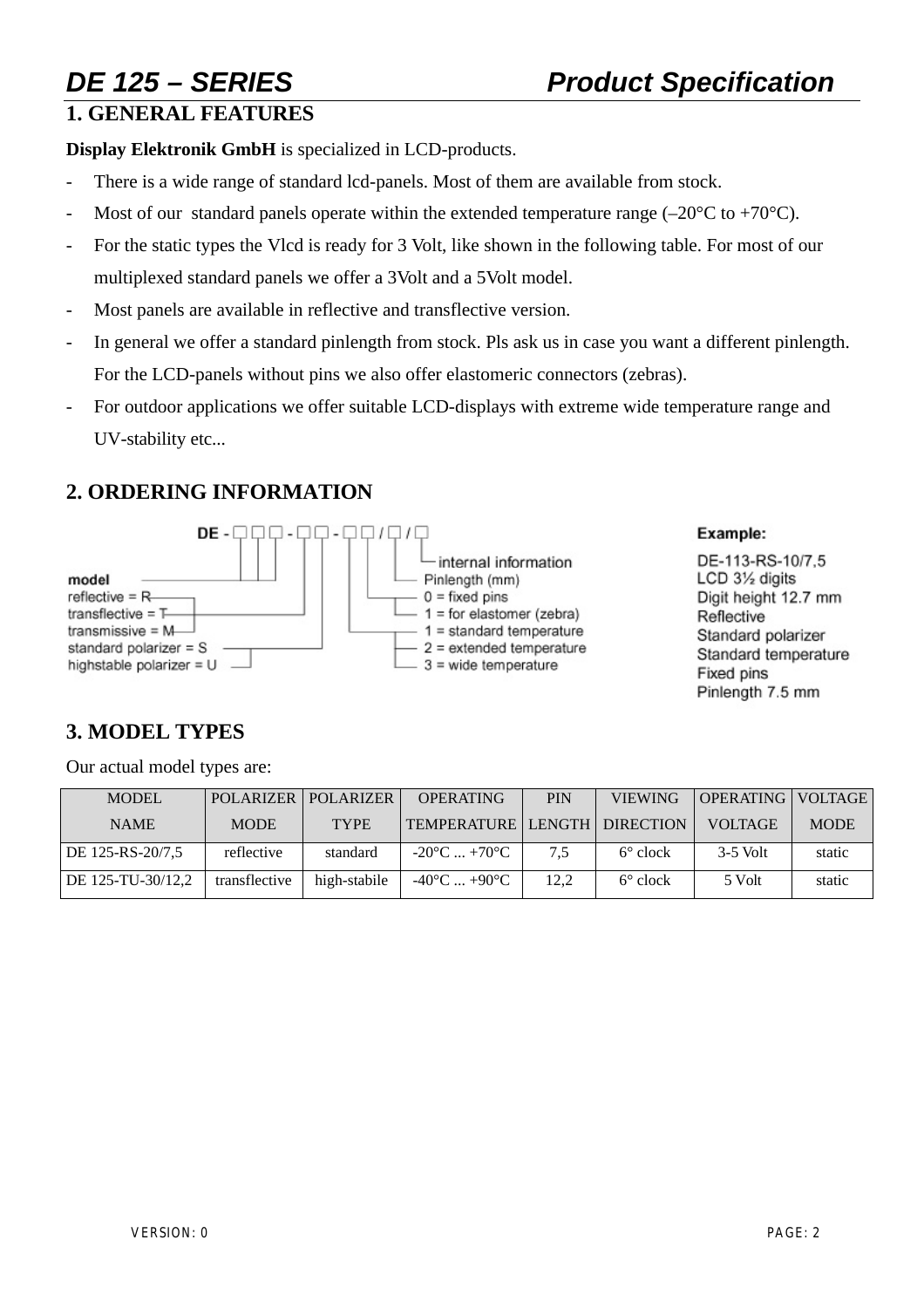**4. MECHANICAL SPECIFICATIONS**



# **5. PIN ASSIGNMENT**

| <b>ISEG.</b> | -84 | Æ | ßG |     |         |      |    | 7G   COL1   6B |               | - 6A | 6F   | 6G I  | 58 I | 5A I     | 5F.  |      | 5G COL2 4B |            | 4A  |        |       | 4G I 3B I | ЗA.  | 35. | 3G ICOL |         | 2B     | つム     |      | 2G I    | 18    |     | 10  |    |
|--------------|-----|---|----|-----|---------|------|----|----------------|---------------|------|------|-------|------|----------|------|------|------------|------------|-----|--------|-------|-----------|------|-----|---------|---------|--------|--------|------|---------|-------|-----|-----|----|
| <b>PIN#</b>  |     |   |    | 38. | -39.    | 40 I |    |                |               | 44   |      | 46 L  |      | 48.      | -49  | 50 I | -51        | l 52.      | -53 | -54    |       | 55   56   | 57.  | 58  | 59      | -60 I   | -61    | -62    |      |         | 65.   | -66 | -67 | 68 |
| <b>SEG.</b>  | 8P  |   |    |     | l nei l | 2F L | 20 |                | 2C   DP2   BP |      | . זר | -30 I |      | 3C I DP3 | 4E I | 4D   |            | 4C I DP4 I | 5E  | - 5D I | 1 E A | ⊸cipP5i‴  | 6E I | 6D  | 6C I    | I DP6 I | - 7E L | - 7D I | 70   | : IDP71 | -8E 1 | 8D  | 8C  | 88 |
| <b>PIN#</b>  |     |   |    |     |         |      |    |                |               |      |      |       |      |          | 13   | w    |            | -18        | 19  | -20    | - 61  | -99.      | 23   | -24 | 25      | -26     | -97    | -28    | 20 L | 30.     |       | 70  |     |    |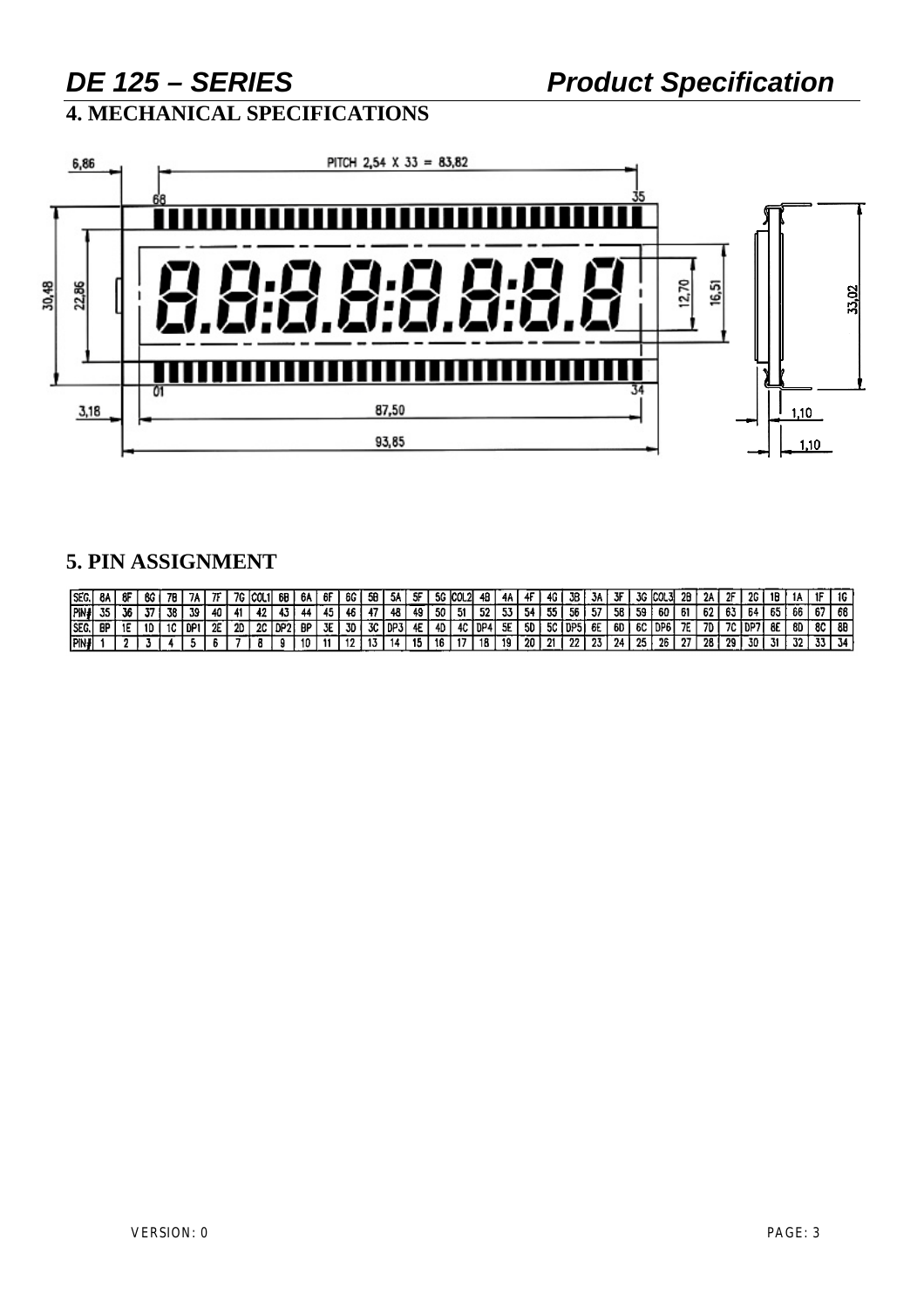# *DE 125 – SERIES Product Specification*

# **6. ELECTRICAL AND PHYSICAL PROPERTIES**

| At an ambient temperature          |         | Standard temperature |      |       | Extended temperature |      | Wide temperature |      |      |       |  |  |
|------------------------------------|---------|----------------------|------|-------|----------------------|------|------------------|------|------|-------|--|--|
| of $25^{\circ}$ C                  | min.    | typ.                 | max. | min.  | typ.                 | max. | min.             | typ. | max. | Unit  |  |  |
| Operating voltage                  |         |                      |      |       |                      |      |                  |      |      |       |  |  |
| Driving frequency                  | 30      | 32                   | 100  | 30    | 32                   | 100  | 30               | 32   | 100  | Hz    |  |  |
| Current consumption                |         | 1.0                  | 2,0  |       | 1,0                  | 2,0  |                  | 1.0  | 2,0  | µA/cm |  |  |
| DC-voltage allowance               |         |                      | 50   |       |                      | 50   |                  |      | 50   | mV    |  |  |
| Response time $(t_{on} + t_{off})$ |         | 440                  |      |       | 440                  |      |                  |      | 450  | ms    |  |  |
| Operating temperature              | $-10$   |                      | 60   | $-20$ |                      | 70   | $-40$            |      | 90   | °C    |  |  |
| Storage temperature                | $-20$   |                      | 65   | $-40$ |                      | 90   | $-40$            |      | 90   | ۰c    |  |  |
| Lifetime                           | 100 000 |                      |      |       |                      |      |                  |      |      |       |  |  |

# **7. APPLICATION NOTE**



Distance of pinrow to pinrow  $=$  qlass-size +2.54 mm

COL

# **8. SEGMENT DEFINITION**

**7 SEGMENT** 

**DP** 

DIL-Pins

Pinlength = Distance between rear side of LCD to end of pin



Ø hole in PCB typ. 1,0 mm

### **14 SEGMENT**

**DP** 

### **16 SEGMENT**



MUX-LCDs Typical organisation of triplex driving



Digits to be counted from left to right.

VERSION: 0 PAGE: 4